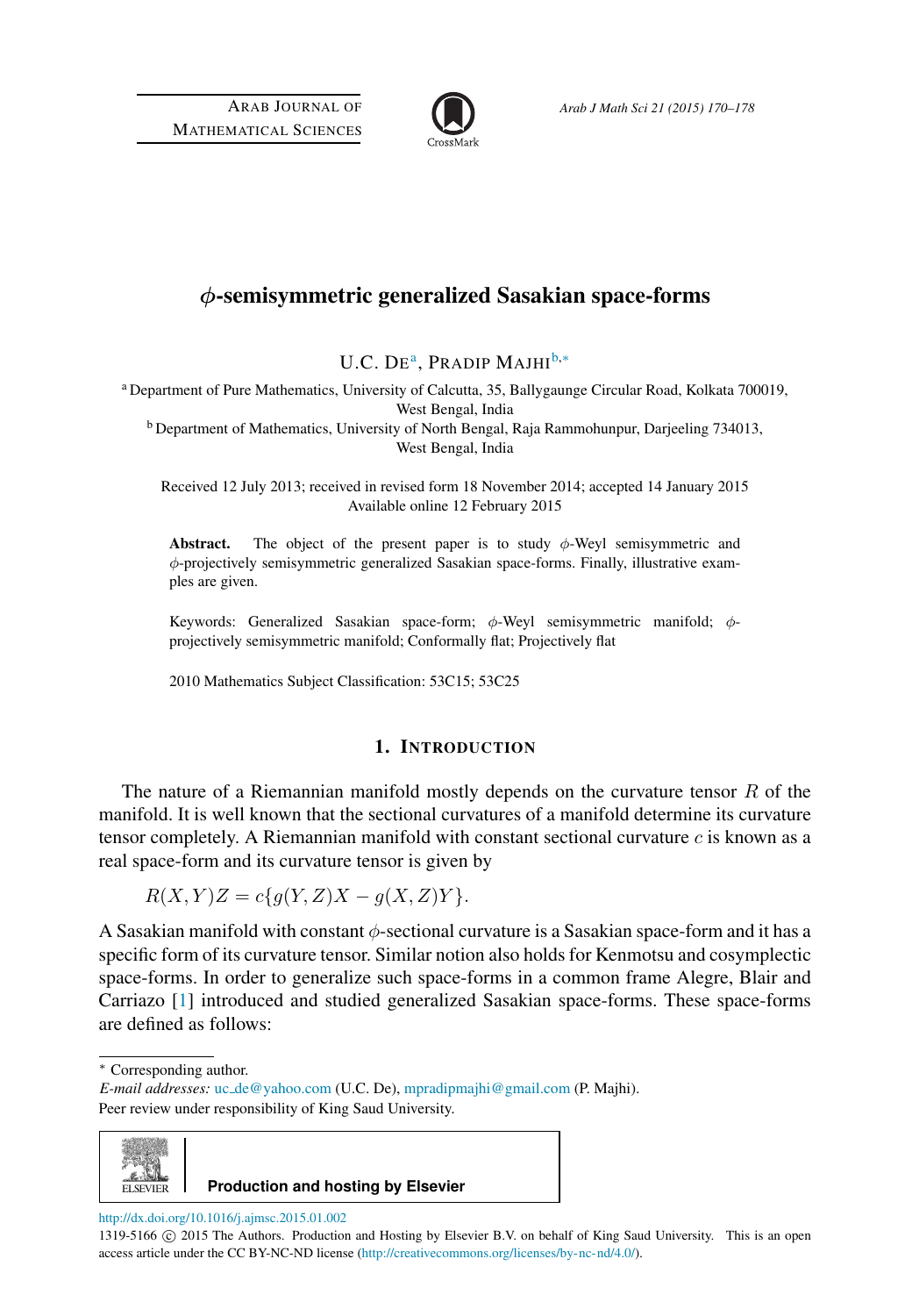Given an almost contact metric manifold  $M(\phi, \xi, \eta, q)$ , we say that M is a generalized Sasakian space-form if there exist three functions  $f_1$ ,  $f_2$ ,  $f_3$  on M such that the curvature tensor  $R$  is given by

$$
R(X,Y)Z = f_1\{g(Y,Z)X - g(X,Z)Y\} + f_2\{g(X,\phi Z)\phi Y - g(Y,\phi Z)\phi X + 2g(X,\phi Y)\phi Z\} + f_3\{\eta(X)\eta(Z)Y - \eta(Y)\eta(Z)X + g(X,Z)\eta(Y)\xi - g(Y,Z)\eta(X)\xi\}.
$$
(1.1)

for any vector fields X, Y, Z on M. In such a case we denote the manifold as  $M(f_1, f_2, f_3)$ . In [\[1\]](#page-7-0) the authors cited several examples of generalized Sasakian space-forms. If  $f_1 = \frac{c+3}{4}$ ,  $f_2 = \frac{c-1}{4}$  and  $f_3 = \frac{c-1}{4}$ , then a generalized Sasakian space-form with Sasakian structure becomes a Sasakian space-form. In [\[12\]](#page-8-0), Kim studied conformally flat generalized Sasakian space-forms and locally symmetric generalized Sasakian space-forms. He proves some geometric properties of generalized Sasakian space-form which depends on the nature of the functions  $f_1$ ,  $f_2$  and  $f_3$ . A large number of geometers have studied generalized Sasakian space-forms in the papers [\[2](#page-7-1)[,3](#page-8-1)[,5](#page-8-2)[,4](#page-8-3)[,8\]](#page-8-4). In [\[9\]](#page-8-5) De and Sarkar study locally  $\phi$ -symmetric generalized Sasakian space-forms and generalized Sasakian space-forms with  $\eta$ -recurrent Ricci tensor. Also De and Sarkar [\[10\]](#page-8-6) study projectively flat, projectively semisymmetric generalized Sasakian space-forms. Again in  $[16]$  Yildiz and De study  $\phi$ -Weyl semisymmetric and  $\phi$ -projectively semisymmetric non-Sasakian  $(k, \mu)$ -contact metric manifolds. Motivated by these studies in this paper we study  $\phi$ -Weyl semisymmetric and  $\phi$ -projectively semisymmetric generalized Sasakian space-forms. The present paper is organized as follows:

After preliminaries in Section [3,](#page-3-0) we consider  $\phi$ -Weyl semisymmetric generalized Sasakian space-forms and obtain necessary and sufficient conditions for a generalized Sasakian spaceform to be  $\phi$ -Weyl semisymmetric. Section [4](#page-5-0) deals with  $\phi$ -projectively semisymmetric generalized Sasakian space-forms. Finally, illustrative examples are given.

#### <span id="page-1-3"></span><span id="page-1-2"></span><span id="page-1-1"></span><span id="page-1-0"></span>2. PRELIMINARIES

In an almost contact metric manifold we have  $[6,7]$  $[6,7]$ 

$$
\phi^{2}(X) = -X + \eta(X)\xi, \quad \phi\xi = 0.
$$
\n(2.1)

$$
\eta(\xi) = 1, \qquad g(X, \xi) = \eta(X), \qquad \eta(\phi X) = 0.
$$
\n(2.2)

$$
g(\phi X, \phi Y) = g(X, Y) - \eta(X)\eta(Y). \tag{2.3}
$$

$$
g(\phi X, Y) = -g(X, \phi Y), \qquad g(\phi X, X) = 0.
$$
 (2.4)

$$
g(\phi X, \xi) = 0. \tag{2.5}
$$

Again we know that [\[1\]](#page-7-0) in a  $(2n + 1)$ -dimensional generalized Sasakian space-form:

$$
R(X,Y)Z = f_1\{g(Y,Z)X - g(X,Z)Y\} + f_2\{g(X,\phi Z)\phi Y - g(Y,\phi Z)\phi X + 2g(X,\phi Y)\phi Z\} + f_3\{\eta(X)\eta(Z)Y - \eta(Y)\eta(Z)X + g(X,Z)\eta(Y)\xi - g(Y,Z)\eta(X)\xi\}.
$$
 (2.6)

$$
S(X,Y) = (2nf_1 + 3f_2 - f_3)g(X,Y) - (3f_2 + (2n - 1)f_3)\eta(X)\eta(Y). \tag{2.7}
$$

$$
QX = (2nf_1 + 3f_2 - f_3)X - (3f_2 + (2n - 1)f_3)\eta(X)\xi.
$$
 (2.8)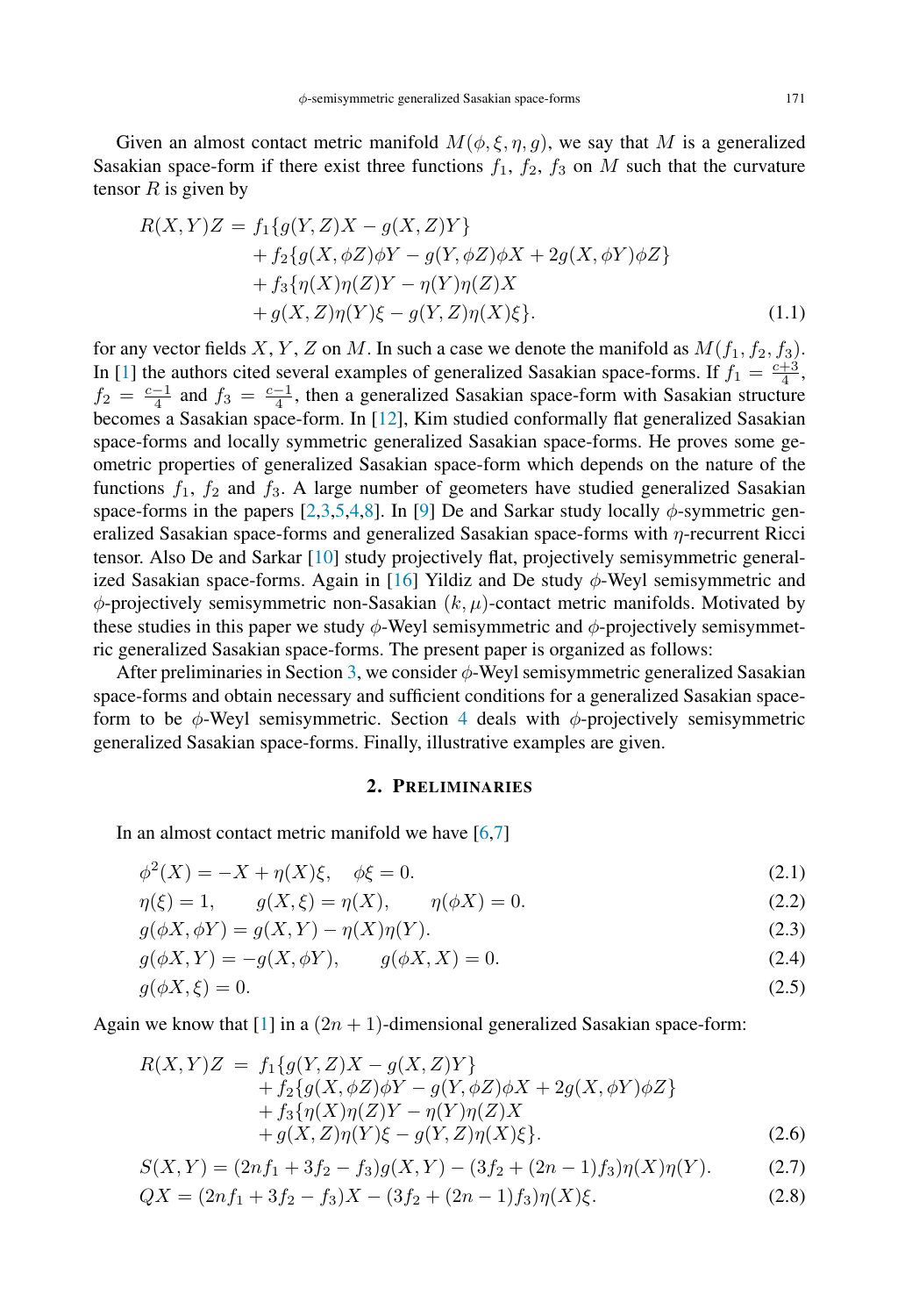$$
R(X,Y)\xi = (f_1 - f_3)[\eta(Y)X - \eta(X)Y].
$$
\n(2.9)

$$
R(\xi, X)Y = (f_1 - f_3)[g(X, Y)\xi - \eta(Y)X].
$$
\n(2.10)

$$
S(X,\xi) = 2n(f_1 - f_3)\eta(X). \tag{2.11}
$$

$$
S(\xi, \xi) = 2n(f_1 - f_3). \tag{2.12}
$$

$$
Q\xi = 2n(f_1 - f_3)\xi. \tag{2.13}
$$

$$
r = 2n(2n+1)f_1 + 6nf_2 - 4nf_3,
$$
\n(2.14)

where R, S and r denote the curvature tensor of type  $(1, 3)$ , Ricci tensor of type  $(0, 2)$  and scalar curvature of the space-form respectively.

A  $(0, p)$ -tensor field T on  $(M, g)$  is called parallel when it is invariant under parallel translation, that is, when

$$
\nabla T=0,
$$

in particular, if the Riemann–Christoffel curvature tensor  $R$  is parallel, that is,

 $\nabla R = 0.$ 

then  $M$  is said to be locally symmetric.

This condition of local symmetry is equivalent to the fact that at every point  $P \in M$ , the local geodesic symmetry  $F(P)$  is an isometry [\[14\]](#page-8-10). The class of Riemannian symmetric manifolds is a very natural generalization of the class of manifolds of constant curvature.

A Riemannian manifold  $(M^{2n+1}, g)$  is said to be semisymmetric if its curvature tensor R satisfies  $R(X, Y) \cdot R = 0$ ,  $X, Y \in \chi(M)$ , where  $R(X, Y)$  acts on R as a derivation [\[13\]](#page-8-11). Every symmetric space is semisymmetric, but the converse is not true, in general.

For a  $(2n + 1)$ -dimensional Riemannian manifold the Weyl conformal curvature tensor is defined by [\[15\]](#page-8-12)

<span id="page-2-0"></span>
$$
C(X,Y)Z = R(X,Y)Z - \frac{1}{2n-1} \{ S(Y,Z)X - S(X,Z)Y + g(Y,Z)QX - g(X,Z)QY \} + \frac{r}{2n(2n-1)} \{ g(Y,Z)X - g(X,Z)Y \},
$$
(2.15)

where r is a scalar curvature and Q is the Ricci operator defined by  $g(QX, Y) = S(X, Y)$ .

After the conformal curvature tensor, the projective curvature tensor is an important tensor from the differential geometric point of view. Let M be a  $(2n + 1)$ -dimensional Riemannian manifold. If there exists a one-to-one correspondence between each coordinate neighbourhood of M and a domain in Euclidean space such that any geodesic of a Riemannian manifold corresponds to a straight line in the Euclidean space, then  $M$  is said to be locally projectively flat. For  $n \geq 1$ , M is locally projectively flat if and only if the well-known projective curvature tensor  $P$  vanishes. The projective curvature tensor is defined by  $[15]$ 

$$
P(X,Y)Z = R(X,Y)Z - \frac{1}{2n} \{ S(Y,Z)X - S(X,Z)Y \},
$$
\n(2.16)

where  $S$  is the Ricci tensor of  $M$ .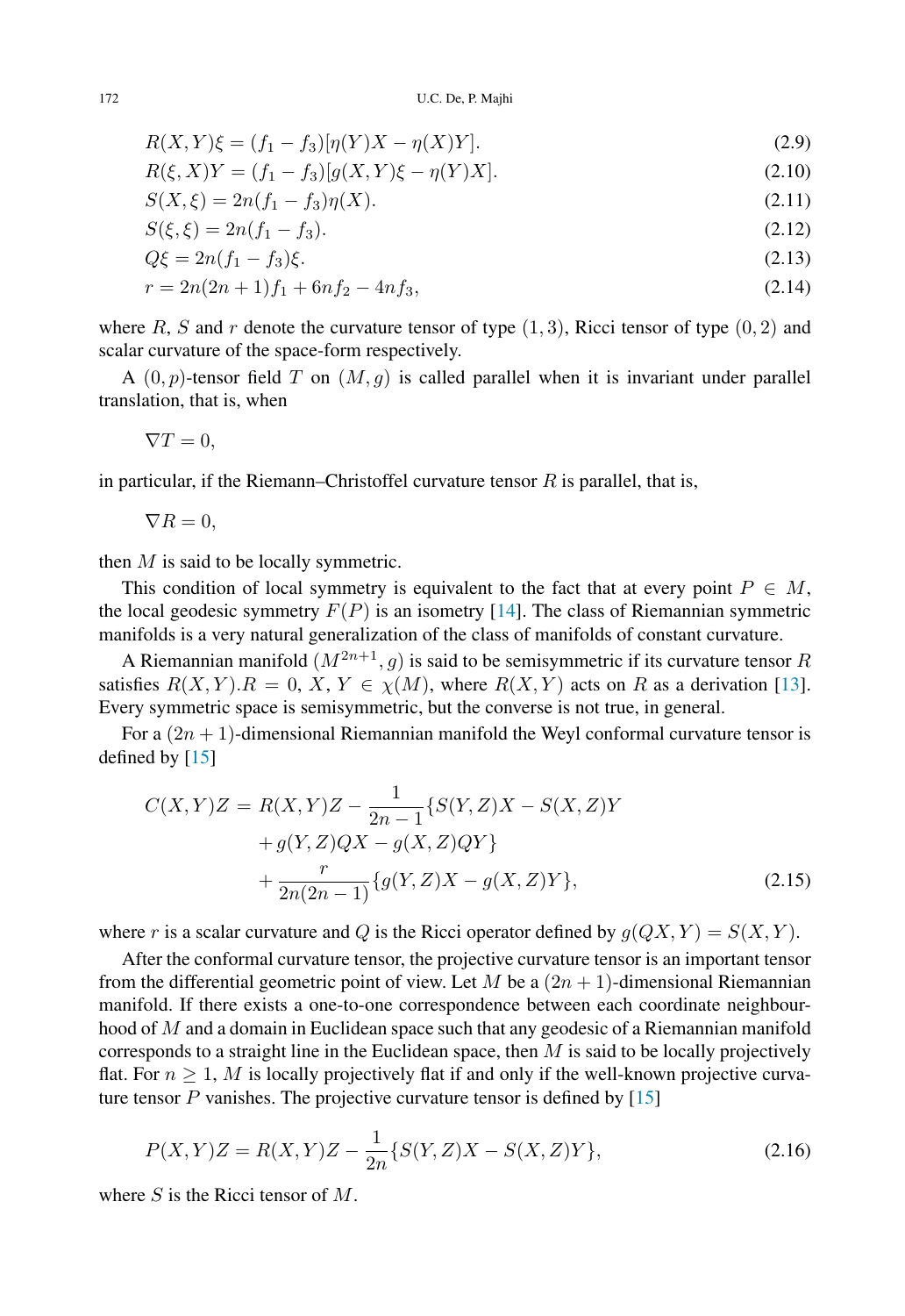**Definition 2.1.** An almost contact metric manifold  $(M^{(2n+1)}, q)$ ,  $n > 1$ , is said to be  $\phi$ -Weyl semisymmetric if

$$
C(X,Y).\phi=0
$$

on M.

**Definition 2.2.** An almost contact metric manifold  $(M^{(2n+1)}, g)$ ,  $n > 1$ , is said to be  $\phi$ projectively semisymmetric if

 $P(X, Y) \cdot \phi = 0$ 

on M, for all  $X, Y \in \chi(M)$ .

# <span id="page-3-0"></span>3. φ-WEYL SEMISYMMETRIC GENERALIZED SASAKIAN SPACE-FORMS

Let M be a  $(2n + 1)$ -dimensional  $(n > 1)$   $\phi$ -Weyl semisymmetric generalized Sasakian space-forms. Therefore  $C(X, Y)$ . $\phi = 0$  turns into

<span id="page-3-5"></span><span id="page-3-4"></span>
$$
(C(X,Y).\phi)Z = C(X,Y)\phi Z - \phi C(X,Y)Z = 0,
$$
\n
$$
(3.1)
$$

for any vector fields X, Y and  $Z \in \chi(M)$ .

Now, from [\(2.15\)](#page-2-0) it follows that

<span id="page-3-1"></span>
$$
C(X,Y)\phi Z = R(X,Y)\phi Z - \frac{1}{2n-1} \{ S(Y,\phi Z)X - S(X,\phi Z)Y + g(Y,\phi Z)QX - g(X,\phi Z)QY \} + \frac{r}{2n(2n-1)} \{ g(Y,\phi Z)X - g(X,\phi Z)Y \}.
$$
(3.2)

Using  $(2.6)$ – $(2.8)$  in  $(3.2)$  yields

$$
C(X,Y)\phi Z = f_1\{g(Y,\phi Z)X - g(X,\phi Z)Y\} + f_2\{g(X,\phi^2 Z)\phi Y - g(Y,\phi^2 Z)\phi X + 2g(X,\phi Y)\phi^2 Z\} + f_3\{\eta(X)\eta(\phi Z)Y - \eta(Y)\eta(\phi Z)X + g(X,\phi Z)\eta(Y)\xi - g(Y,\phi Z)\eta(X)\xi\} - \frac{(2n-1)f_1 + 3f_2}{(2n-1)}\{g(Y,\phi Z)X - g(X,\phi Z)Y\} + \frac{3f_2 + (2n-1)f_3}{(2n-1)}\{g(Y,\phi Z)\eta(X)\xi - g(X,\phi Z)\eta(Y)\xi\}.
$$
 (3.3)

By virtue of  $(2.1)$  we have from  $(3.3)$ 

<span id="page-3-3"></span><span id="page-3-2"></span>
$$
C(X,Y)\phi Z = -\frac{3f_2}{(2n-1)} \{g(Y,\phi Z)X - g(X,\phi Z)Y\} + f_2\{-g(X,Z)\phi Y + \eta(Z)\eta(X)\phi Y + g(Y,Z)\phi X - \eta(Y)\eta(Z)\phi X - 2g(X,\phi Y)Z + 2g(X,\phi Y)\eta(Z)\xi\} - \frac{3f_2}{(2n-1)} \{g(X,\phi Z)\eta(Y)\xi - g(Y,\phi Z)\eta(X)\xi\}.
$$
(3.4)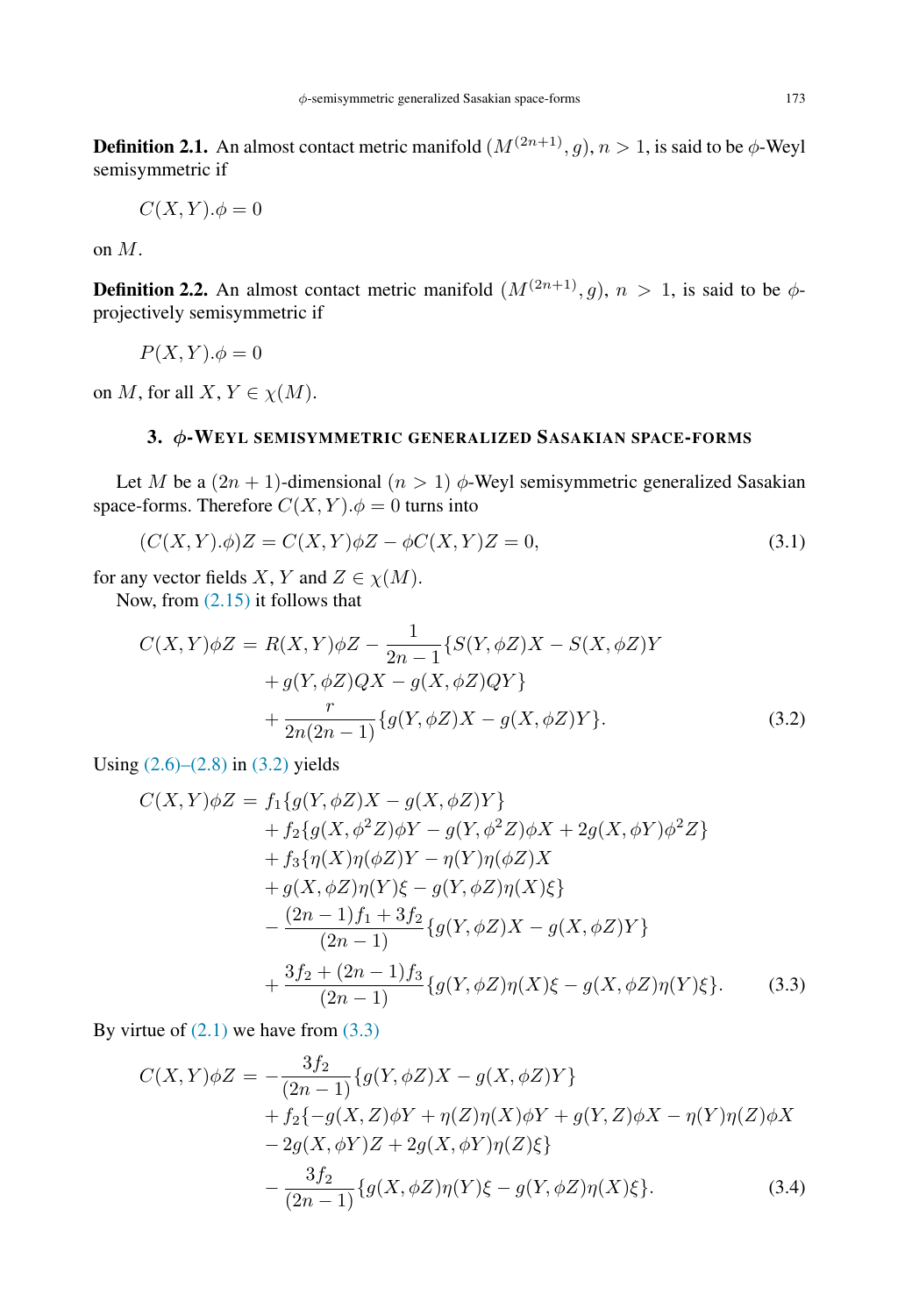Similarly,

$$
\phi C(X,Y)Z = -\frac{3f_2}{(2n-1)} \{g(Y,Z)\phi X - g(X,Z)\phi Y + \eta(X)\eta(Z)\phi Y \n- \eta(Y)\eta(Z)\phi X\} + f_2 \{g(Y,\phi Z)X - g(X,\phi Z)Y \n+ g(X,\phi Z)\eta(Y)\xi - g(Y,\phi Z)\eta(X)\xi \n- 2g(X,\phi Y)Z + 2g(X,\phi Y)\eta(Z)\xi\}.
$$
\n(3.5)

Substituting  $(3.4)$ ,  $(3.5)$  in  $(3.1)$  yields

<span id="page-4-1"></span><span id="page-4-0"></span>
$$
\frac{2(n+1)}{(2n-1)} f_2\{-g(Y,\phi Z)X + g(X,\phi Z)Y - g(X,\phi Z)\eta(Y)\xi + g(Y,\phi Z)\eta(X)\xi
$$
  
+g(Y, Z)\phi X - g(X, Z)\phi Y + \eta(X)\eta(Z)\phi Y - \eta(Y)\eta(Z)\phi X\} = 0, (3.6)

which implies either  $f_2 = 0$  or,

$$
-g(Y, \phi Z)X + g(X, \phi Z)Y - g(X, \phi Z)\eta(Y)\xi + g(Y, \phi Z)\eta(X)\xi
$$
  
+ 
$$
g(Y, Z)\phi X - g(X, Z)\phi Y + \eta(X)\eta(Z)\phi Y - \eta(Y)\eta(Z)\phi X = 0.
$$
 (3.7)

Taking the inner product by  $W$  of  $(3.7)$  we obtain

$$
-g(Y, \phi Z)g(X, W) + g(X, \phi Z)g(Y, W)
$$
  
\n
$$
-g(X, \phi Z)\eta(Y)\eta(W) + g(Y, \phi Z)\eta(X)\eta(W)
$$
  
\n
$$
+ g(Y, Z)g(\phi X, W) - g(X, Z)g(\phi Y, W) + \eta(X)\eta(Z)g(\phi Y, W)
$$
  
\n
$$
- \eta(Y)\eta(Z)g(\phi X, W) = 0.
$$
\n(3.8)

Putting  $Y = W = e_i$ , where  $\{e_i, \xi\}$ ,  $(1 \le i \le 2n)$  is the orthonormal basis of the tangent space at each point of the manifold and taking summation over  $i$ , we get

$$
(2n-3)g(X, \phi Z) = 0,\t(3.9)
$$

which implies that

 $q(X, \phi Z) = 0,$  (3.10)

which is a contradiction. Conversely, if  $f_2 = 0$  then from [\(3.6\)](#page-4-1) it follows that the space-form is  $\phi$ -Weyl semisymmetric. Therefore from the above discussion we can state the following:

<span id="page-4-2"></span>**Theorem 3.1.** *A*  $(2n + 1)$ *-dimensional*  $(n > 1)$  *generalized Sasakian space-form*  $M(f_1, f_2, f_3)$  $f_3$ ) *is*  $\phi$ -Weyl semisymmetric if and only if  $f_2 = 0$ .

In [\[12\]](#page-8-0) U.K. Kim proved that for a  $(2n + 1)$ -dimensional generalized Sasakian space-form the following holds:

(i) If  $n > 1$ , then M is conformally flat if and only if  $f_2 = 0$ .

(ii) If M is conformally flat and  $\xi$  is a Killing vector field, then M is locally symmetric and has constant  $\phi$ -sectional curvature.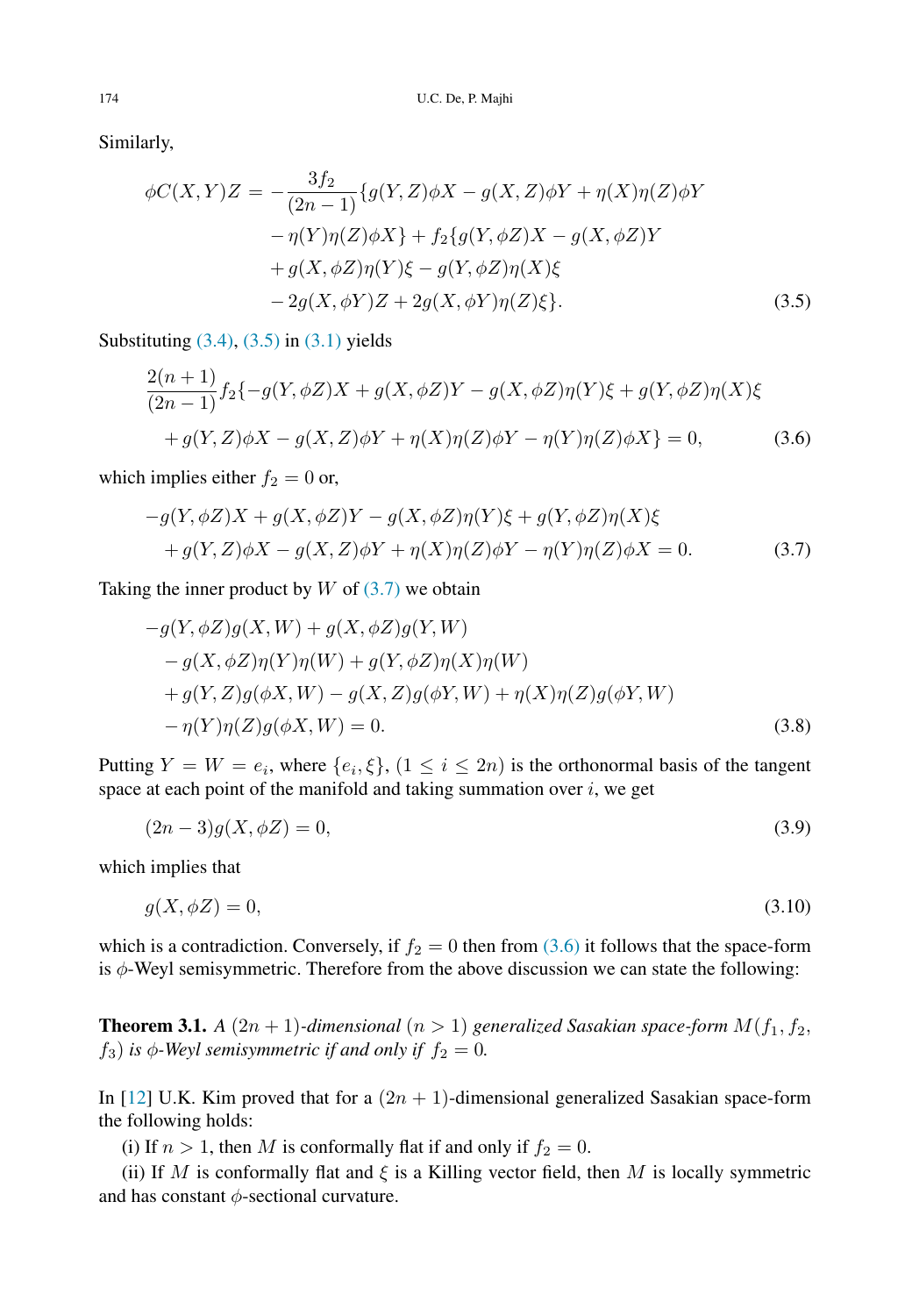<span id="page-5-1"></span>In view of the first part of the above theorem of Kim we obtain the following:

**Corollary 3.1.** *A*  $(2n + 1)$ *-dimensional*  $(n > 1)$  *generalized Sasakian space-form*  $M(f_1, f_2, f_3)$  $f_3$ ) *is*  $\phi$ -Weyl semisymmetric if and only if it is conformally flat.

Also, in view of the second part of the above theorem of Kim we immediately get the following:

**Corollary 3.2.** *For a*  $(2n + 1)$ *-dimensional*  $(n > 1)$  φ*-Weyl semisymmetric generalized Sasakian space-form*  $M(f_1, f_2, f_3)$  *with*  $\xi$  *as a Killing vector field is locally symmetric and has constant* φ*-sectional curvature.*

Hence from [Theorem 3.1](#page-4-2) and [Corollary 3.1](#page-5-1) we can state the following:

**Corollary 3.3.** Let  $M(f_1, f_2, f_3)$  be a  $(2n + 1)$ -dimensional  $(n > 1)$  generalized Sasakian *space-form. Then the following statements are equivalent:*

<span id="page-5-5"></span>(i) M *is* φ*-Weyl semisymmetric;* (ii) M *is conformally flat;*

$$
(iii) f_2 = 0.
$$

Recently, in [\[1\]](#page-7-0) P. Alegre, D. Blair and A. Carriazo prove if a generalized Sasakian spaceform  $M(f_1, f_2, f_3)$  is a Sasakian manifold, then the functions  $f_1, f_2, f_3$  are constant and  $f_1 - 1 = f_2 = f_3.$ 

Now, in this case  $f_2 = 0$  implies  $f_3 = 0$  and  $f_1 = 1$ . Thus from [\(1.1\)](#page-1-2) we obtain  $R(X, Y)Z$  $= g(Y, Z)X - g(X, Z)Y$ , that is, the manifold is of constant curvature 1. It is known that if a  $(2n + 1)$ -dimensional  $(n > 1)$  Riemannian manifold is of constant curvature, then the manifold is conformally flat. Also conformally flatness implies  $\phi$ -Weyl semisymmetric. Hence we can state the following:

**Corollary 3.4.** *A*  $(2n+1)$ *-dimensional*  $(n > 1)$  *Sasakian manifold is*  $\phi$ *-Weyl semisymmetric if and only if the manifold is of constant curvature 1.*

### <span id="page-5-0"></span>4. φ-PROJECTIVELY SEMISYMMETRIC GENERALIZED SASAKIAN SPACE-FORMS

Let M be a  $(2n + 1)$ -dimensional  $(n > 1)$   $\phi$ -projectively semisymmetric generalized Sasakian space-forms. Therefore  $P(X, Y)$ . $\phi = 0$  turns into

<span id="page-5-4"></span>
$$
(P(X,Y).\phi)Z = P(X,Y)\phi Z - \phi P(X,Y)Z = 0,
$$
\n
$$
(4.1)
$$

for any vector fields X, Y and  $Z \in \chi(M)$ .

Now,

<span id="page-5-2"></span>
$$
P(X,Y)\phi Z = R(X,Y)\phi Z - \frac{1}{2n} \{S(Y,\phi Z)X - S(X,\phi Z)Y\}.
$$
\n(4.2)

Using  $(2.7)$  in  $(4.2)$  we obtain

<span id="page-5-3"></span>
$$
P(X,Y)\phi Z = R(X,Y)\phi Z - \frac{1}{2n}[(2nf_1 + 3f_2 - f_3)\{g(Y,\phi Z)X - g(X,\phi Z)Y\}].
$$
\n(4.3)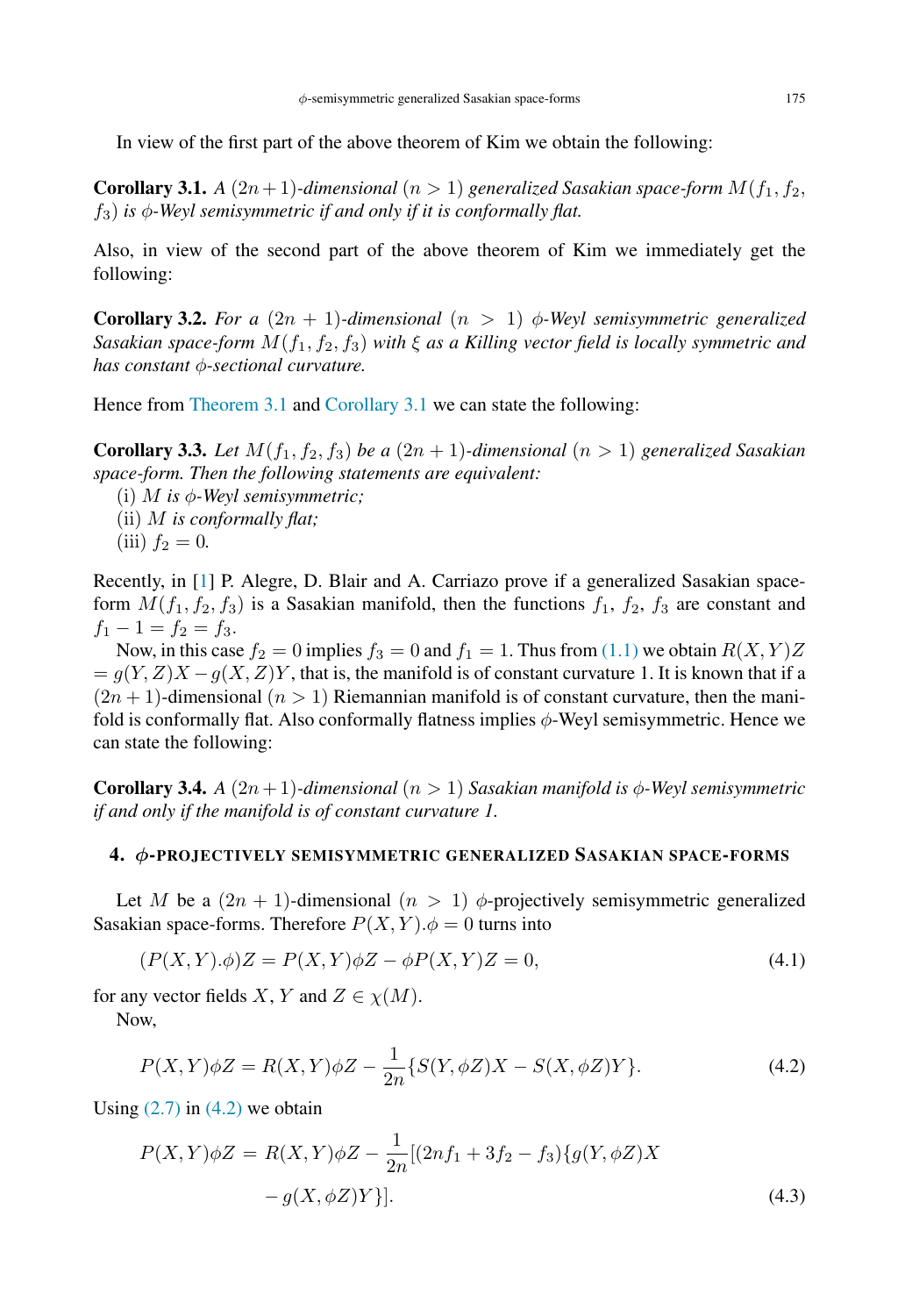By virtue of  $(2.6)$  we obtain from  $(4.3)$ 

$$
P(X,Y)\phi Z = -\frac{(3f_2 - f_3)}{2n} \{g(Y,\phi Z)X - g(X,\phi Z)Y\} + f_2 \{g(Y,Z)\phi X - g(X,Z)\phi Y + \eta(X)\eta(Z)\phi Y - \eta(Y)\eta(Z)\phi X - 2g(X,\phi Y)Z + 2g(X,\phi Y)\eta(Z)\xi \} + f_3 \{g(X,\phi Z)\eta(Y)\xi - g(Y,\phi Z)\eta(X)\xi\}.
$$
(4.4)

Similarly,

<span id="page-6-0"></span>
$$
\phi P(X,Y)Z = -\frac{(3f_2 - f_3)}{2n} \{g(Y,Z)\phi X - g(X,Z)\phi Y\} \n- \frac{(3f_2 - f_3)}{2n} \{\eta(X)\eta(Z)\phi Y - \eta(Z)\eta(Z)\phi X\} \n+ f_2 \{g(Y,\phi Z)X - g(X,\phi Z)Y\} \n+ f_2 \{g(X,\phi Z)\eta(Y)\xi - g(Y,\phi Z)\eta(X)\xi\} \n+ f_2 \{-2g(X,\phi Y)Z = g(X,\phi Y)\eta(Z)\xi\}.
$$
\n(4.5)

Substituting  $(4.4)$ ,  $(4.5)$  in  $(4.1)$  yields

<span id="page-6-2"></span><span id="page-6-1"></span>
$$
\frac{(2n+3)f_2 - f_3}{2n} \{-g(Y, \phi Z)X + g(X, \phi Z)Y + g(Y, Z)\phi X - g(X, Z)\phi Y + \eta(Z)\eta(X)\phi Y - \eta(Y)\eta(Z)\phi X \}+(f_3 - f_2)\{g(X, \phi Z)\eta(y)\xi - g(Y, \phi Z)\eta(X)\xi\} = 0.
$$
\n(4.6)

Putting  $Y = \xi$  in [\(4.6\)](#page-6-2) we obtain

<span id="page-6-3"></span>
$$
\{(2n-1)f_3 + 3f_2\}g(X, \phi Z)\xi = 0,\tag{4.7}
$$

which implies that  $f_3 = \frac{3f_2}{1-2n}$ . Hence we can state the following:

**Theorem 4.1.** *For a*  $(2n+1)$ *-dimensional*  $\phi$ *-projectively semisymmetric*  $(n > 1)$  *generalized Sasakian space-form*  $M(f_1, f_2, f_3)$ ,  $f_3 = \frac{3f_2}{1-2n}$  *holds.* 

In a recent paper [\[10\]](#page-8-6) De and Sarkar proved the following:

<span id="page-6-5"></span>**Theorem 4.2** ([\[10\]](#page-8-6)). A  $(2n + 1)$ -dimensional  $(n > 1)$  generalized Sasakian space-form  $M(f_1, f_2, f_3)$  *is projectively flat if and only if*  $f_3 = \frac{3f_2}{1-2n}$ *.* 

Suppose  $f_3 = \frac{3f_2}{1-2n}$  holds. Therefore  $P = 0$  and hence  $P(X, Y) \cdot \phi = 0$ . Thus in view of [Theorem 4.1](#page-6-3) we can state the following:

<span id="page-6-4"></span>**Theorem 4.3.** *A*  $(2n + 1)$ *-dimensional*  $(n > 1)$  *generalized Sasakian space-form*  $M(f_1, f_2, f_3)$  $f_3$ ) *is*  $\phi$ -projectively semisymmetric if and only if  $f_3 = \frac{3f_2}{1-2n}$ .

From Theorem 7.2 of [\[11\]](#page-8-13), we note that a  $(2n+1)$ -dimensional  $(n > 1)$  generalized Sasakian space-form is Ricci semisymmetric if and only if  $f_3 = \frac{3f_2}{1-2n}$ . In virtue of [Theorem 4.3,](#page-6-4) we immediately state the following: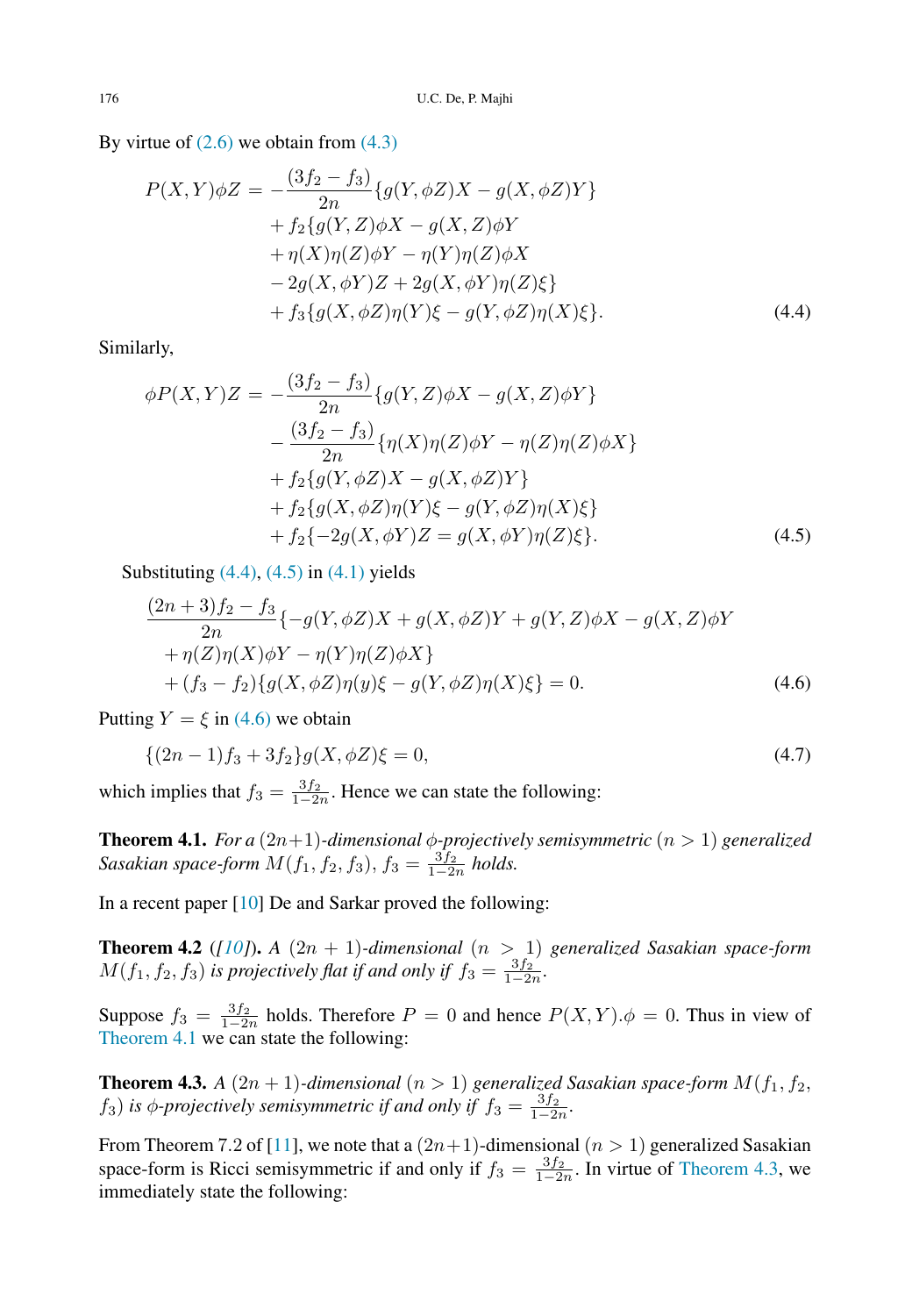<span id="page-7-2"></span>**Corollary 4.1.** *A* (2*n* + 1)*-dimensional* (*n* > 1) *generalized Sasakian space-form*  $M(f_1, f_2, f_3)$  $f_3$ ) *is*  $\phi$ -projectively semisymmetric if and only if it is Ricci semisymmetric.

Also from [Theorems 4.2,](#page-6-5) [4.3](#page-6-4) and [Corollary 4.1](#page-7-2) we can state the following:

**Corollary 4.2.** Let  $M(f_1, f_2, f_3)$  be a  $(2n + 1)$ -dimensional  $(n > 1)$  generalized Sasakian *space-form. Then the following statements are equivalent:*

- <span id="page-7-3"></span>(i) M *is* φ*-projectively semisymmetric;*
- (ii) M *is projectively flat;*
- (iii) M *is Ricci semisymmetric;*

 $(iv) f_3 = \frac{3f_2}{1-2n}.$ 

## 5. EXAMPLES

**Examples 1.** In [\[1\]](#page-7-0), it was shown that the warped product  $\mathbb{R} \times_f \mathbb{C}^m$  is a generalized Sasakian space-form with

$$
f_1 = -\frac{(f')^2}{f^2}
$$
,  $f_2 = 0$ ,  $f_3 = -\frac{(f')^2}{f^2} + \frac{f''}{f}$ ,

where  $f = f(t)$ ,  $t \in \mathbb{R}$  and  $f'$  denotes the derivative of f with respect to t. If we choose  $m = 4$  and  $f(t) = e^t$ , then  $M(f_1, f_2, f_3)$  is a 5-dimensional conformally flat generalized Sasakian space-form, since  $f_2 = 0$ . Therefore all the equivalent conditions of [Corollary 3.3](#page-5-5) are verified.

**Examples 2.** Let  $N(a, b)$  be a generalized complex space-form of dimension 4, then by the warped product  $M = \mathbb{R} \times N$  endowed with the almost contact metric structure  $(\phi, \xi, \eta, g_f)$ is a generalized Sasakian space-form  $M(f_1, f_2, f_3)$  [\[1\]](#page-7-0) with

$$
f_1 = \frac{a - (f')^2}{f^2}
$$
,  $f_2 = \frac{b}{f^2}$ ,  $f_3 = \frac{a - (f')^2}{f^2} + \frac{f''}{f}$ ,

where  $f = f(t)$ ,  $t \in \mathbb{R}$  and  $f'$  denotes the derivative of f with respect to t. If we choose  $a = 0, b = 1$  and  $f(t) = t$  with  $t > 0$ , then  $f_1 = -\frac{1}{t^2}$ ,  $f_2 = \frac{1}{t^2}$  and  $f_3 = -\frac{1}{t^2}$ . Hence  $f_2 = -f_3.$ 

On the other hand, from [Corollary 4.2](#page-7-3) for  $(2n+1)$ -dimension generalized Sasakian spaceform  $M(f_1, f_2, f_3)$  we have  $f_3 = \frac{3f_2}{1-2n}$ . Therefore in dimension 5, that is, for  $n = 2$  we have  $f_2 = -f_3$ . So all the equivalent conditions of [Corollary 4.2](#page-7-3) are verified.

#### ACKNOWLEDGEMENTS

The authors are thankful to the referees for their comments and valuable suggestions towards the improvement of this paper.

#### **REFERENCES**

- <span id="page-7-0"></span>[1] P. [Alegre, D.E. Blair, A. Carriazo, Generalized Sasakian space-forms, Israel J. Math. 141 \(2004\) 157–183.](http://refhub.elsevier.com/S1319-5166(15)00004-3/sbref1)
- <span id="page-7-1"></span>[2] P. [Alegre, A. Carriazo, Submanifolds of generalized Sasakian space-forms, Taiwanese J. Math. 13 \(2009\)](http://refhub.elsevier.com/S1319-5166(15)00004-3/sbref2) 923–941.